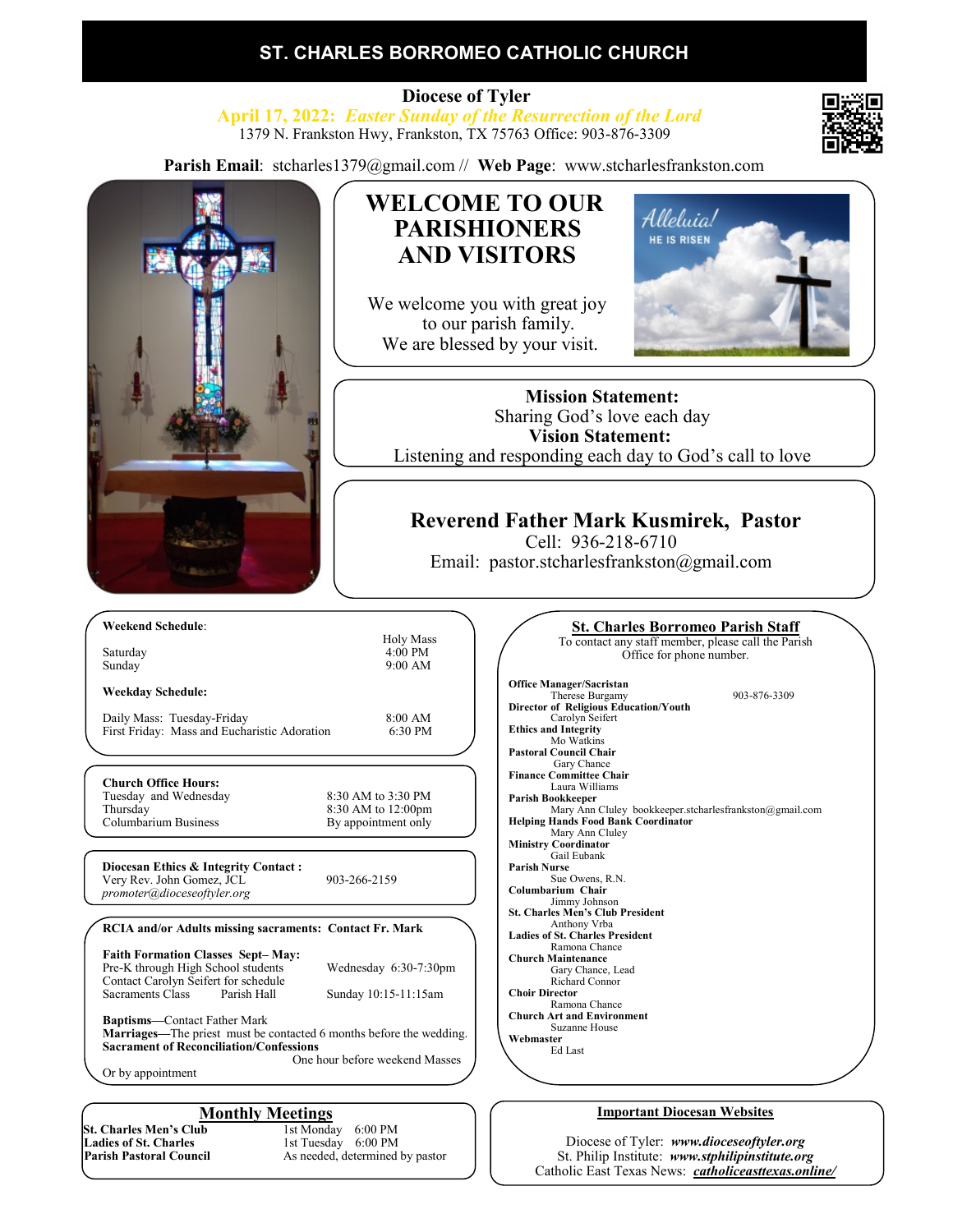

# *Alleluia! Our Lord has risen from the dead! May God bless you with a very holy and happy Easter Season!*

#### *PARISH AND DIOCESAN NEWS*

- Next week we will take up the **Catholic Home Missions Appeal**. Today, nearly 40% of dioceses in the United States and its territories are unable to fund the essential pastoral work their communities need. Your support of this appeal helps them meet these faith formation and sacramental needs. Please prayerfully consider how you can support this appeal More information can be found at *www.usccb.org/home-missions.*
- The St. Charles Men's Club will hold their monthly Pancake Breakfast next **Sunday, April 24**, after the 9am Mass. Please come support our Men's Club and enjoy a delicious breakfast!
- **April is Child Abuse Prevention Month.** To remember the millions of children who are victims of abuse/neglect**,** we will observe **Blue Sunday, next Sunday, April 24.** We pray for all abused children: that they will be rescued; that they are placed with caring people; that their minds and bodies can heal; that they find hope; and we pray for those who rescue them.
- **Safe Environment Week takes place April 24-May 1**. This is a time to raise public awareness among parishioners of the importance of safeguarding the dignity of children and adults. It is also a time to recognize the employees and volunteers in the parish who work together toward a common goal: to prevent sexual abuse, not only in our parishes, schools, and agencies, but also in our neighborhoods and communities.
- FYI: **The can collection site has been moved to the other corner behind the parish hall,** and we are still collecting. Please continue to save, clean, and bag your aluminum cans and drop them off at our parish can collection site. Thank you for your help!
- The Way of the Holy Family Training, The Diocese of Tyler: The St. Philip Institute will host a Baptism Formation Training on May 7. All Baptism coordinators and catechists who have not yet attended the training are invited. There will be 2sessions: 9-11 am (Spanish) and 1-3 pm (English). The sessions will be hosted at the St. Paul Meeting Room in the Chancery, 1015 East Southeast Loop 323 in Tyler.
- What is Divine Mercy Novena? Traditionally, a novena is nine days of prayer in preparation for a celebration of a feast day. Though the Chaplet of Divine Mercy Novena can be recited at any time, it is best recited at 3:00 P.M. because it is the Hour of Great Mercy. On February 22, 1931, Our Lord and Savior Jesus Christ appeared to St. Faustina with rays radiating from His heart and gave her a message for humanity. On September 13, 1935, she had another vision. A day later, an inner voice asked her to pray this prayer on ordinary rosary beads.
	- This chaplet is known as Divine Mercy Chaplet. It is so powerful that priests recommend it to sinners as the last hope. Even if recited once, a sinner receives grace from Our Lord. We will pray this after our daily masses Tuesday - Friday, Saturday after Mass at 4:00 pm and conclude Sunday during Holy Hour at 4:00 pm. Copies of the Novena are available in the church.

#### **ST. CHARLES BORROMEO FINANCES YOUR GIFTS ARE VERY IMPORTANT TO US Donations for April 5-11, 2022** General Fund Collection………..…...\$ 4,123.00

 **ONLINE GIVING OPTIONS: www.stcharlesfrankston.com** *or* **www.dioceseoftyler.org/offertory** *Online gifts will be deposited directly to our parish.*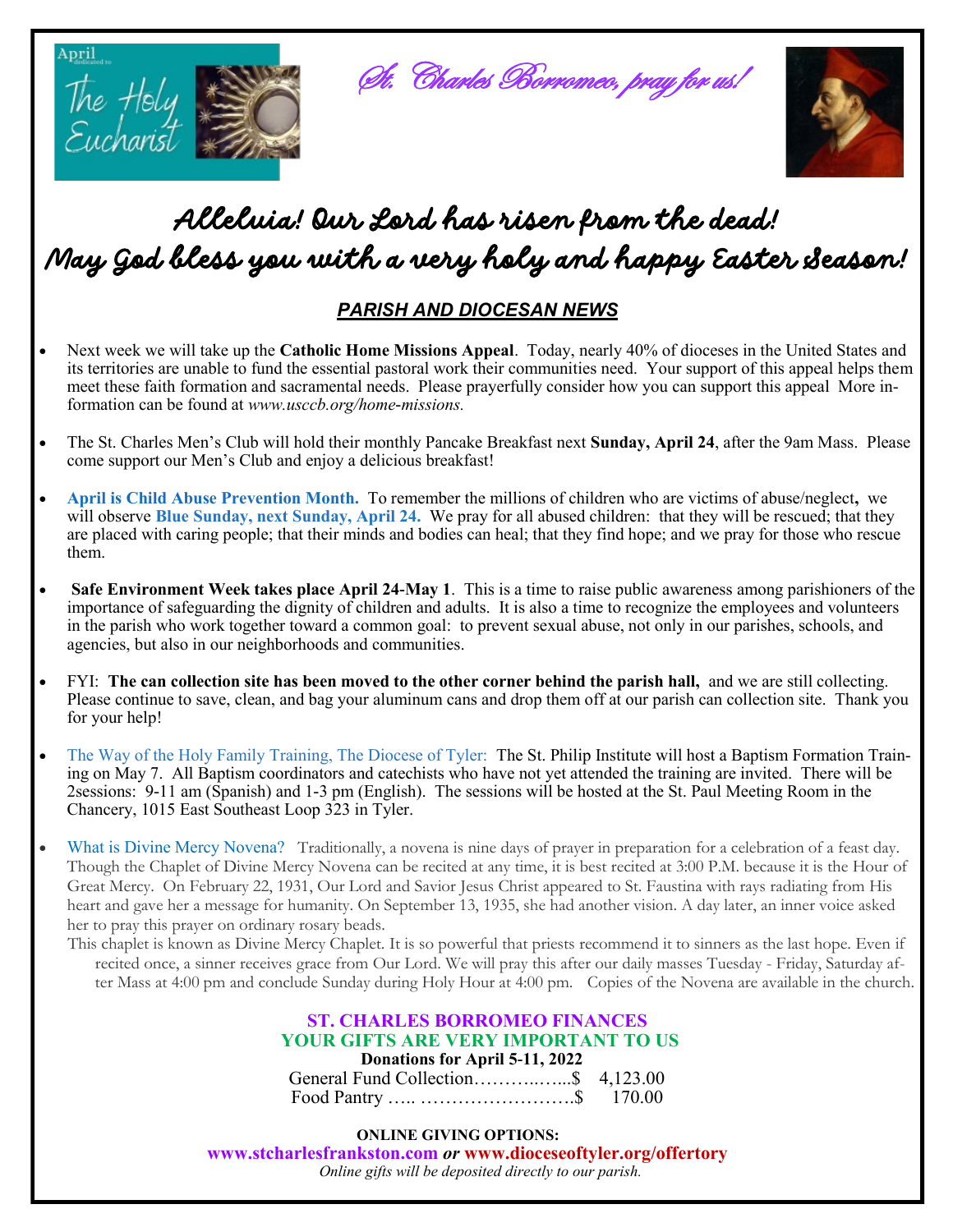#### *MASS INTENTIONS:*

Thursday Apr. 21 8:00 am +Scott England by M LaRoux<br>Friday Apr. 22 8:00 am +Harold LaRoux by M LaRoux Saturday Apr. 16 8:30 pm Peace in Ukraine **Franciscus** Thursday<br>
Sunday Apr. 17 9:00 am *Pro Populo* Friday Tuesday Apr. 19 8:00 am Diane Bartellme by LOSC<br>Wed Apr. 20 8:00 am Betty Gasch by H Freeman Saturday Apr. 23 4:00 pm Pro Populo<br>Sunday Apr. 24 9:00 am +Harold LaRoux by M LaRoux *Mass Dates are available. A small monetary offering is appropriate. We will be glad to send a card at no charge.*

*Mass Attendance for April 9-10: April 9: 4pm–60; April10: 9am—107 (Total:167)*

*Sanctuary Lights: For the week of April 17: Flowers: Dates are available; \$100 per week For the intentions of Anthony Vrba by J & P Jimenez Dates are available: \$10 per week*

#### *Please remember these friends and family members who are in need of prayers:*

| <b>Olivia Cameron</b><br><b>Scott Jurecka</b><br><b>Sue Owens</b> | <b>Kamilla Chavez</b><br><b>Karen McCarten</b><br>David Taggart |                                          | <b>Pablo Chavez</b><br><b>Mike McCarten</b><br><b>Evelyn Weems</b> | John Jimenez<br><b>Gary Moyer</b>                   |                                               | <b>Mary Ann Jordan</b><br><b>Jimmy Nichols</b> |
|-------------------------------------------------------------------|-----------------------------------------------------------------|------------------------------------------|--------------------------------------------------------------------|-----------------------------------------------------|-----------------------------------------------|------------------------------------------------|
| Cathy Baker<br>Peter Johns<br>Glenda Pitre                        | Claire Baker<br>Nathan Krasner<br>Jonnie Riggs                  | Jim Bryan<br>Jeanne Labuda<br>Pat Skarda | Betty Gasch<br>Debbie Matter<br>Chris Terry                        | Albany Gifford<br>Sue Moulton<br><b>Julie Terry</b> | Lauren Gomez<br>Stephen Parker<br>Peter Terry | Natalie Johns<br><b>Billy Pitre</b>            |

*The Pope's Intention for April: For health care workers. We pray for health care workers who serve the sick and the elderly, especially in the poorest countries; may they be adequately supported by governments and local communities.* 

*April 20: Herb Karg April 21; John Appel* 

*BIRTHDAYS: ANNIVERSARIES*: *Week of April 17-23: April 19: Diane Bartelme April 17: Rick & Toni Wilson (30 years)*

Prayer to St. Michael: St. Michael the Archangel, defend us in battle, be our protection against the wickedness and snares of the devil. May God rebuke him, we humbly pray; and do thou, O Prince of the heavenly host, by the power of God, Cast into hell Satan and all evil spirits who prowl about the world seeking the ruin of souls. Amen.





RESTORE OUR SOULS TO LIFE

**ENDLESS GRACE AWAITS** 

*Take the Load Off Your Back*: If you are carrying hurts or pains around because you've either hurt or been hurt. Or perhaps the relationship with God has taken a back seat and needs help. The sacrament of Penance is a source of healing and forgiveness. Confessions are heard each Saturday and Sunday beginning one hour before mass and ending about 10 minutes before mass (that gives me time to get ready for mass). Also during the week please call me, 936-218-6710, so we can find a convenient time.

**MINISTRY SCHEDULE for April 23-24, 2022**

Please have someone take your place if you cannot be here.  *The Ministry Schedule is also available on our website and in the church narthex.*

#### *Saturday, April 23: Sunday, April 24:*



*Lectors: Karla Moyer Angela Vrba EMHC: Jack or Mary Endres Anthony Vrba* **Greeters:** Helen Griffin *Ushers: Donna Crandall Bruce Harbert Linens: April: Priscilla Hoffman May: Mary LaRoux*

**PREVENT ABUSE:** The Diocese of Tyler is committed to provide help to anyone who may have been hurt or abused a priest, deacon, religious, or anyone working in the name of the Church. Concerns about the conduct of Church personnel can be directed to the Promoter of Justice: Very Rev. John Gomez, JCL, by email at *promoter@dioceseoftyler.org, at our old line which is 903-266-2159, or at the 24-hour helpline at 877-415-6423.*